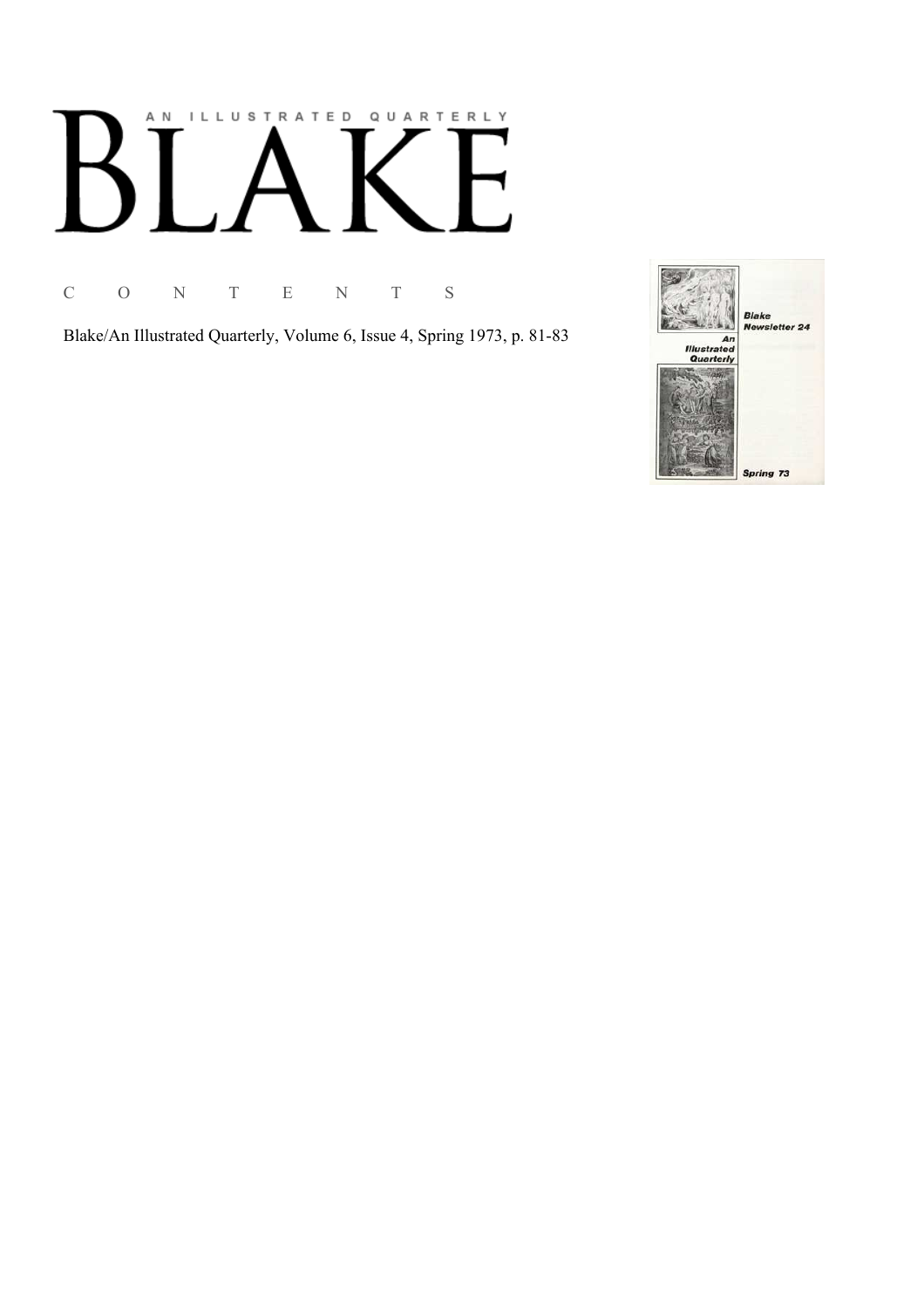

## An **Illustrated** Quarterly



# **Blake Newsletter 24**

**Spring 73**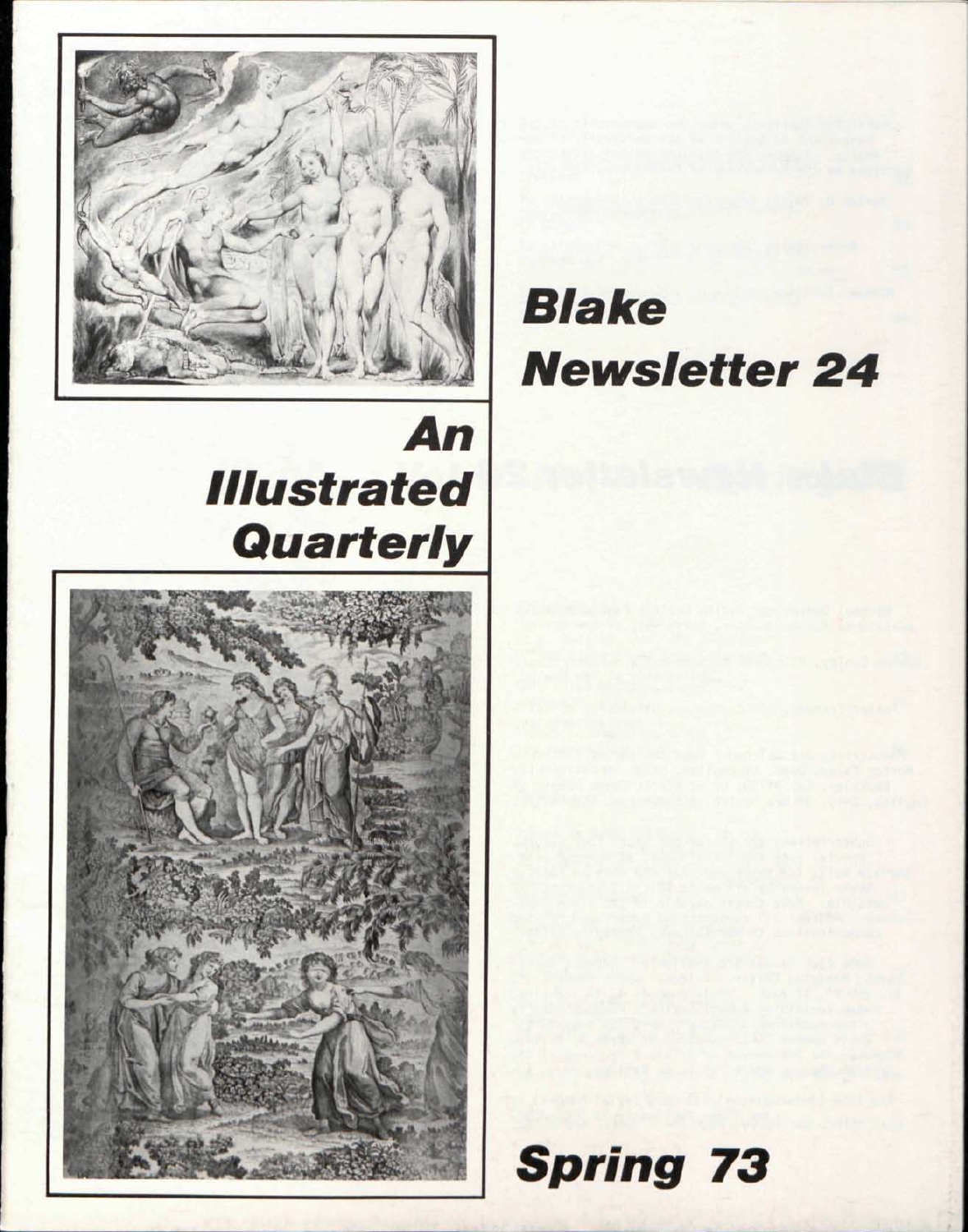Published quarterly under the sponsorship of the Department of English of the University of New Mexico. Support for bibliographical assistance provided by the University of California, Berkeley.

Morton D. Paley, *Executive Editor,* University of California, Berkeley.

Morris Eaves, *Managing Editor,* University of New Mexico.

Michael Phillips, *Associate Editor,* University of Edinburgh.

## *Blake Newsletter 24*

Michael Davies and Judith Wallick Page, *Editorial Assistants for Production,* University of New Mexico.

Graham Con ley, *Editorial Assistant for Subscriptions*, University of New Mexico.

Foster Foreman, *Bibliographer,* University of California, Berkeley.

Manuscripts are welcome. Send two copies either to Morton Paley, Dept. of English, Univ. of California , Berkeley, Ca. 94720, or to Morris Eaves, Dept. of English, Univ. of New Mexico, Albuquerque, N.M. 87131.

Subscriptions are \$5 for one year, four issues; special rate for individuals, \$4 for one year, surface mail; for those overseas who want to receive their issues by air mail, \$8. U.S. currency if possible. Make checks payable to the *Blake News-*Letter. Address all subscription orders and related communications to Morris Eaves, Managing Editor.

Some back issues are available. Address Morris Eaves, Managing Editor. Prices: whole numbers 14, 15, and 21 , \$2 each. Whole numbers 17-18 (combined issue containing Robert Essick's *Finding List of Reproductions of Blake's Art,* 160 pages), \$5. Whole number 20 *{A Handlist of Works by William Blake in the Department of Prints & Drawings of the British Museum,* edited by G. E. Bentley, Jr.) , \$3.

The ISSN (International Standard Serial Number) of the *Blake Newsletter* is 0006-453X.